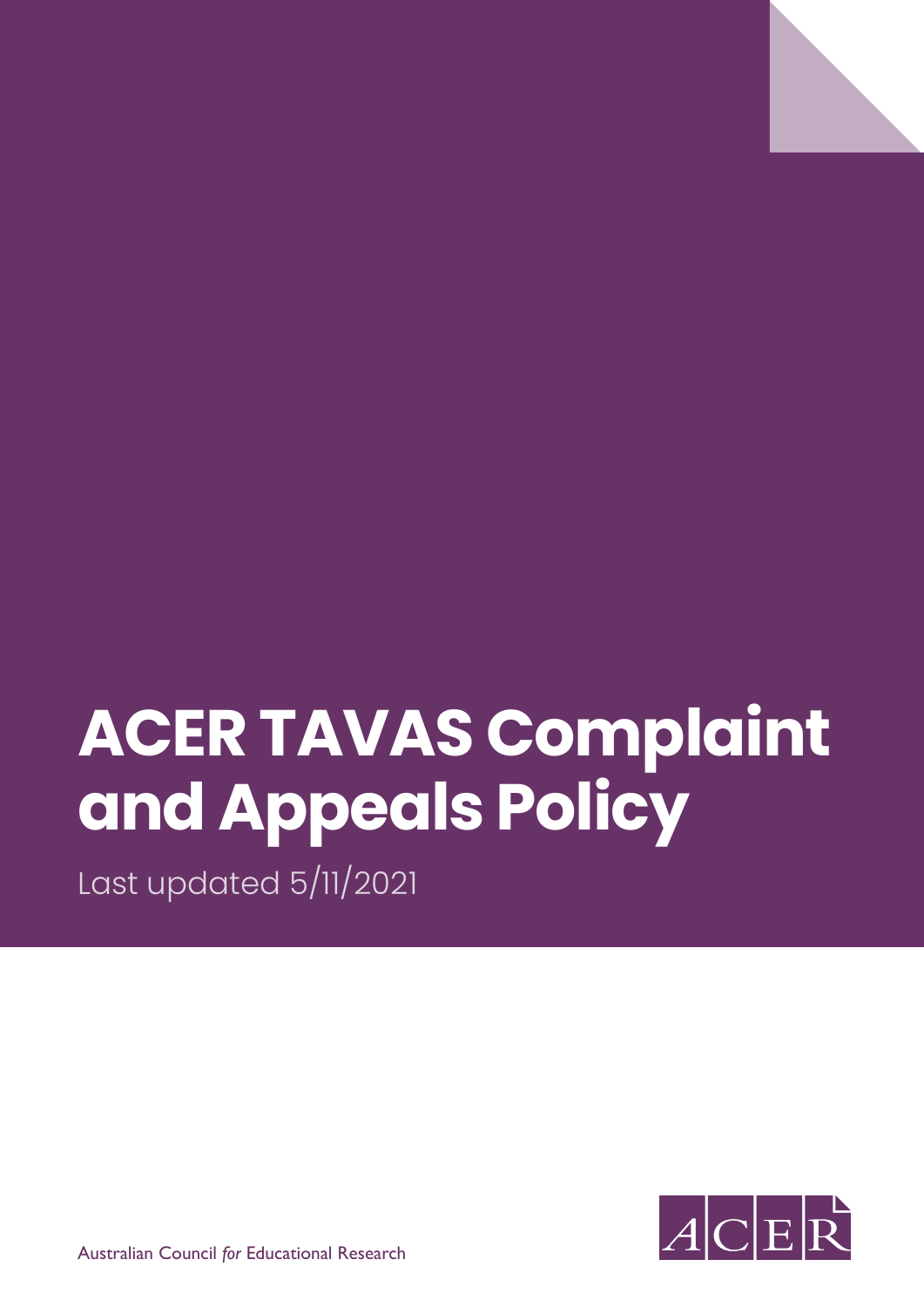# **Contents**

| 1. Introduction                                                                                         | 3           |
|---------------------------------------------------------------------------------------------------------|-------------|
| 2. ACTIONS TO BE UNDERTAKEN IF A TEST SESSION IS DISRUPTED<br>2.1 Test centre:<br>2.4 Remote proctoring | 5<br>5<br>5 |
| 3. REASONABLE ADJUSTMENT APPEALS                                                                        | 6           |
| 4. RAISING A CONCERN ABOUT TEST CONTENT                                                                 | 6           |
| 5. RAISING A CONCERN ABOUT TEST RESULTS                                                                 | 7           |
| 6. INABILITY TO COMPLETE A TEST DUE TO ILLNESS, INJURY OR UPSET                                         | 7           |
| 7. COMPLAINTS ABOUT SERVICES RECEIVED                                                                   | 8           |
| 8. APPEALS FROM COMPLAINTS PROCESS                                                                      | 8           |
| 9. UNACCEPTABLE GROUNDS FOR COMPLAINTS OR APPEALS                                                       | 9           |
| <b>10. FEEDBACK TO ACER?</b>                                                                            | 10          |
| <b>ACER Complaints/Appeals: process flow chart</b>                                                      | 11          |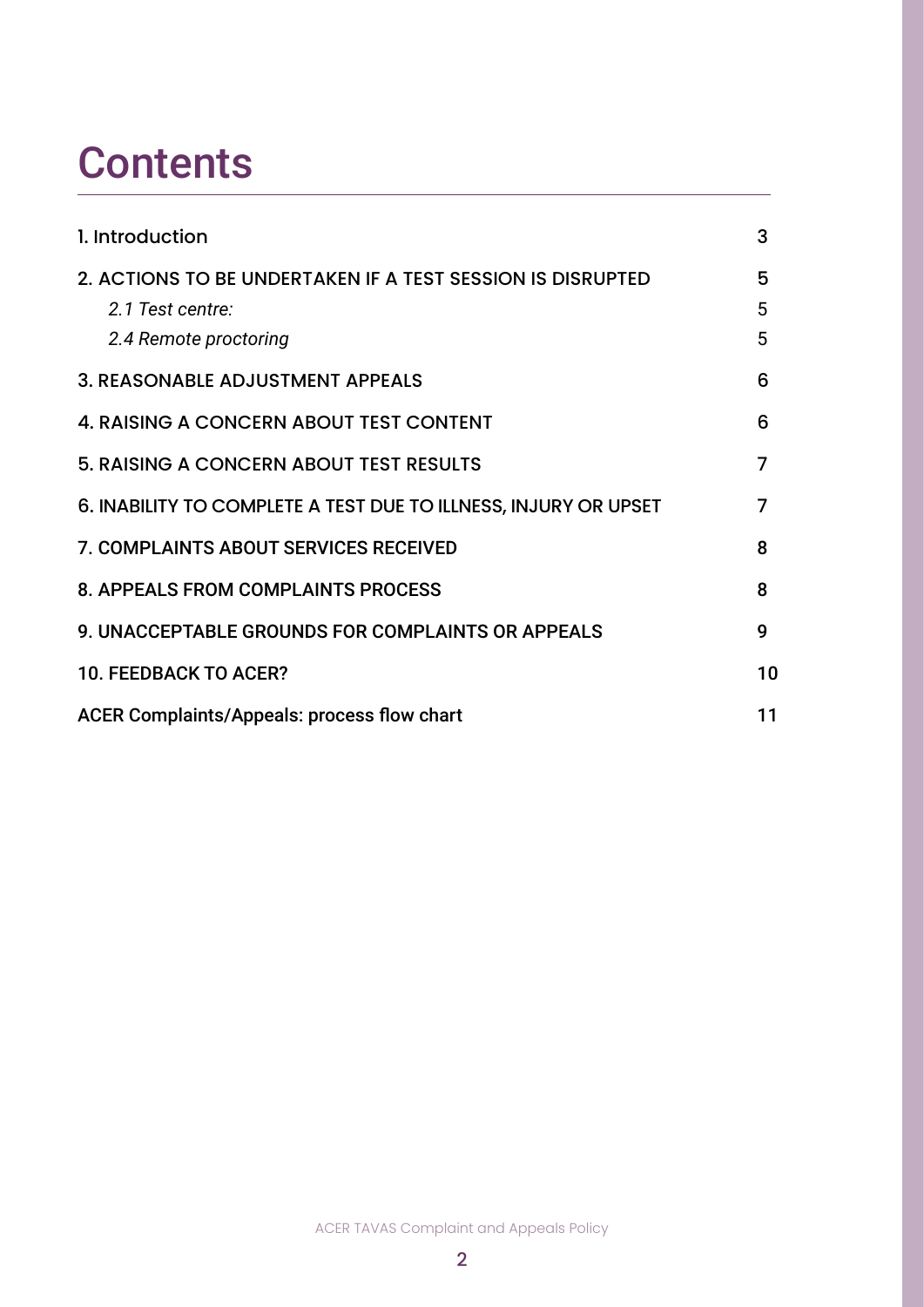#### <span id="page-2-0"></span>1. Introduction

The Australian Council for Educational Research (ACER) is committed to providing high quality tests and service to all of our clients and candidates. We recognise the services we provide may have a significant impact on participating organisations, institutions, and individuals.

To support that participation, we encourage you to share with us any comment or complaint you wish to make. For the sake of clarity, this policy:

- only relates to issues with test procedures; and
- does not apply in respect of issues with test results. There are no appeals concerning results;
- does not apply with respect to breaches of ACER's misconduct policies.

You should read this policy carefully as it pertains to actions you should take if an issue arises while you are undertaking the test. If you fail to take those actions, then ACER may not be able to resolve your concerns to your satisfaction.

#### **Definition**

A complaint refers to a grievance, problem, difficulty, failure, or defect in the provision of the test by ACER.

A complaint does not include any:

- exercise of a legal right taken by a candidate; or
- action by a federal, state or territory regulator or statutory body concerning any such failure or defect.

Any complaint should be made within a reasonable time but with the maximum of 30 days after the act or omission complained of occurred. This is because:

- relevant oversight bodies may have time limits;
- relevant personal information may be deleted if required by the *Privacy Act 1988* (Cth); or
- records may not be retrievable for logistical or administrative reasons or destroyed in accordance with the provisions of the *Privacy Act 1988* (Cth).

An appeal in this context refers to:

The right to request a further review of an outcome of the complaints policy process.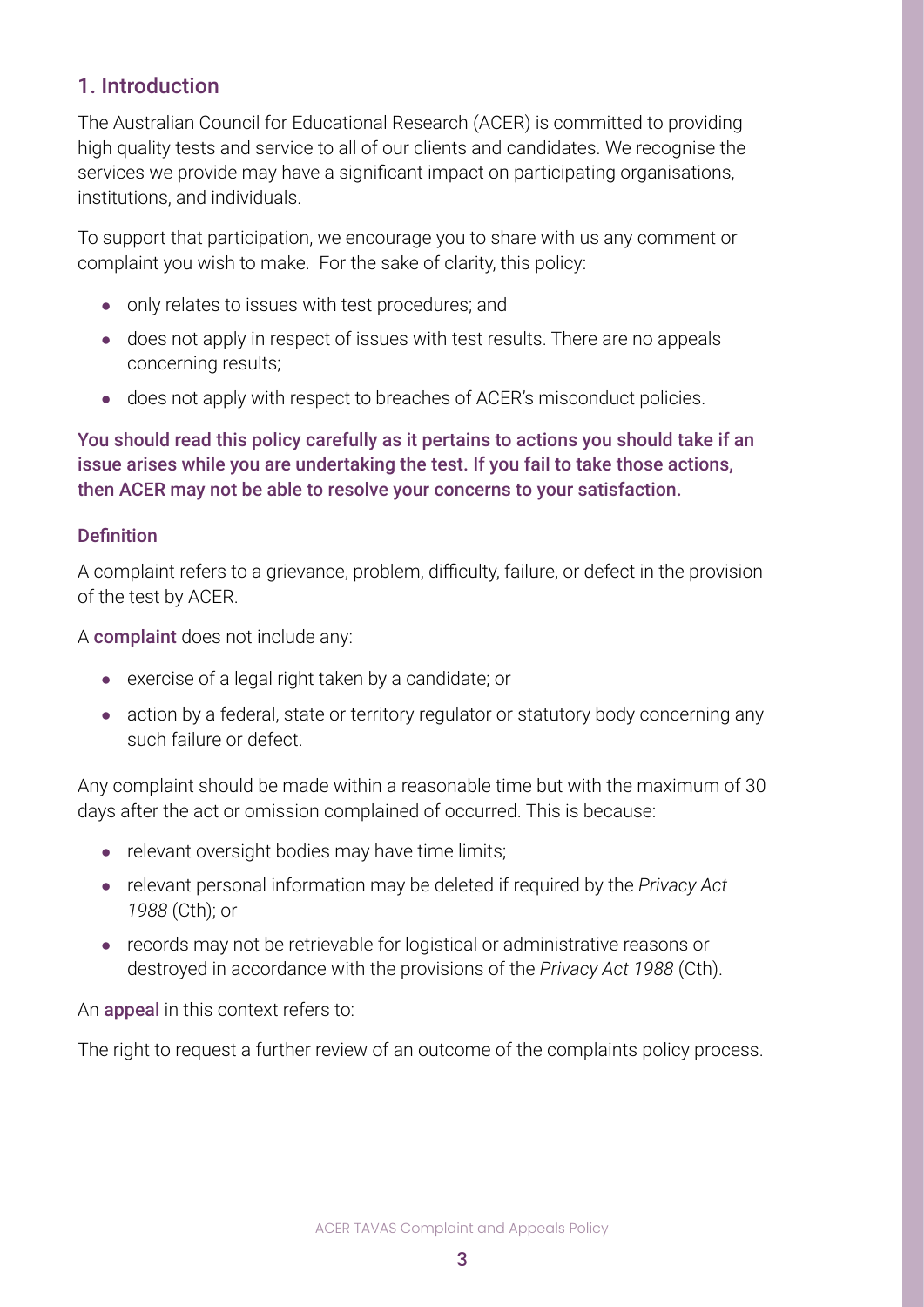- 1.1 ACER administers tests for the purposes of:
	- a. Selection to undertake study at educational institutions, including tertiary and vocational institutions.
	- b. Government accreditation and/or employment.
	- c. Professional accreditation and/or employment.

**1.2** This policy applies to candidates whether undertaking testing by remote proctoring or in supervised test centres.

1.3 ACER does not have remit over admissions decisions and cannot respond to complaints related to such matters. These complaints should be made to the university, government agency, and professional accreditation, admissions, or selections body directly.

1.4 A complaint is made by a person other than the registered candidate, including a parent or guardian, explicit written permission confirming that person has the candidate's permission to act on their behalf is required. Identification documentation may also be requested. In such cases communication from ACER will only be provided in writing and sent to both parties.

1.5 ACER takes all complaints and appeals seriously and will work to resolve them as quickly as possible. Individuals raising a concern will not suffer recrimination or disadvantage. However, all issues and complaints raised should be genuine and not made aggressively, unjustly or with malice. In such cases, ACER will not enter into discussion nor investigate the issues raised.

1.6 ACER administers tests within publicly advertised test windows and dates each year. It is important that candidates undertake their required testing within the advertised dates. It is only on rare occasions and where operationally feasible that ACER will provide ad hoc out of window testing to accommodate an appeal or complaint. Please see the detailed outline of the complaints/appeals process on page 11 of this document.

1.8 In order to protect the security of the tests administered, ACER does not release or permit the release of test materials to the candidate or third parties when considering an appeal or complaint.

1.9 Failure to submit a complaint within the required time frames will result in the rejection of the complaint request, for the reasons outlined within the definition of a complaint. Complaint submission deadlines may be extended if reasonable and sufficient cause is presented to ACER, in writing, at least forty-eight (48) hours prior to the appeal deadline as outlined in this policy.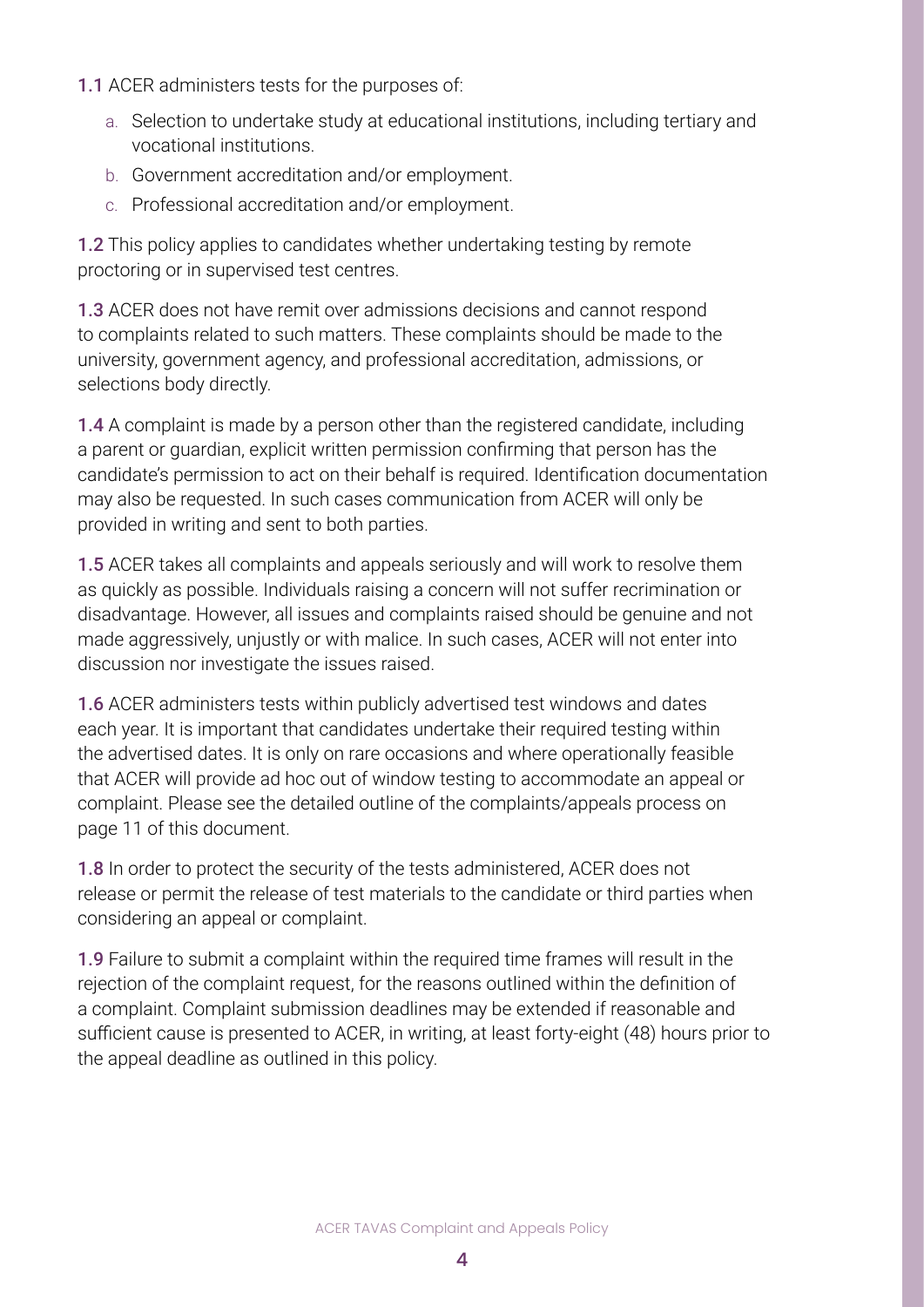#### <span id="page-4-0"></span>2. ACTIONS TO BE UNDERTAKEN IF A TEST SESSION IS DISRUPTED

2.1 Test centre: In the first instance candidates should advise the supervisor managing their test session so that action can be undertaken to resolve the issue.

If the issue was unresolved during the test session, then once testing is **complete** the candidate should email ACER immediately on the test day, with a full account of the incident that occurred.

If sitting in a test centre and you experience issues such as (but not limited to):

- Hardware problems.
- Software problems.
- Noise disturbance.
- Illness; or other distractions that affect your ability to take the exam.

You should advise the supervisor *immediately* by raising your hand so that support can be provided in an efficient manner. If you do not do this, in most cases it will not be possible to resolve your concerns or account for any perceived disadvantage post testing. Please see the time limit for raising an issue in item 2.5 below.

2.2 In the case of a general disruptive incident such as a fire alarm or evacuation, the supervisors will minimise the disturbance and allow candidates to complete their testing. All such incidents are logged, and detailed reports provided to ACER. If the incident is deemed serious, the university, government agency, and professional accreditation, admissions or selections body will be notified.

2.3 Candidates are free to report any anomalies, and lodge an incident report with the supervisors managing their centre, or via email to ACER directly. In the case of test centre incident reports, those reports not deemed serious will be reviewed by the ACER project team once a test window is closed. As advised in point 2.1 if an issue is serious and the candidate feels it will have significant impact on their performance or ability to sit the test, they should report it to a supervisor *immediately* and email the ACER project team following the completion of their testing, on the test day.

Only those issues deemed serious will undergo investigation, in such cases the candidate will be notified of the outcome.

2.4 Remote proctoring: If testing is being undertaken by remote proctoring, candidates should advise the proctor managing their test session immediately so that action can be undertaken to resolve any issues. It may be necessary to transfer the session to a technical support expert to troubleshoot technical and/or software issues.

If it is not possible to resolve the issue, then once the session is terminated the candidate should email ACER immediately on the test day, with a full account of the incident that occurred, so that advice and resolution can be provided. For logistical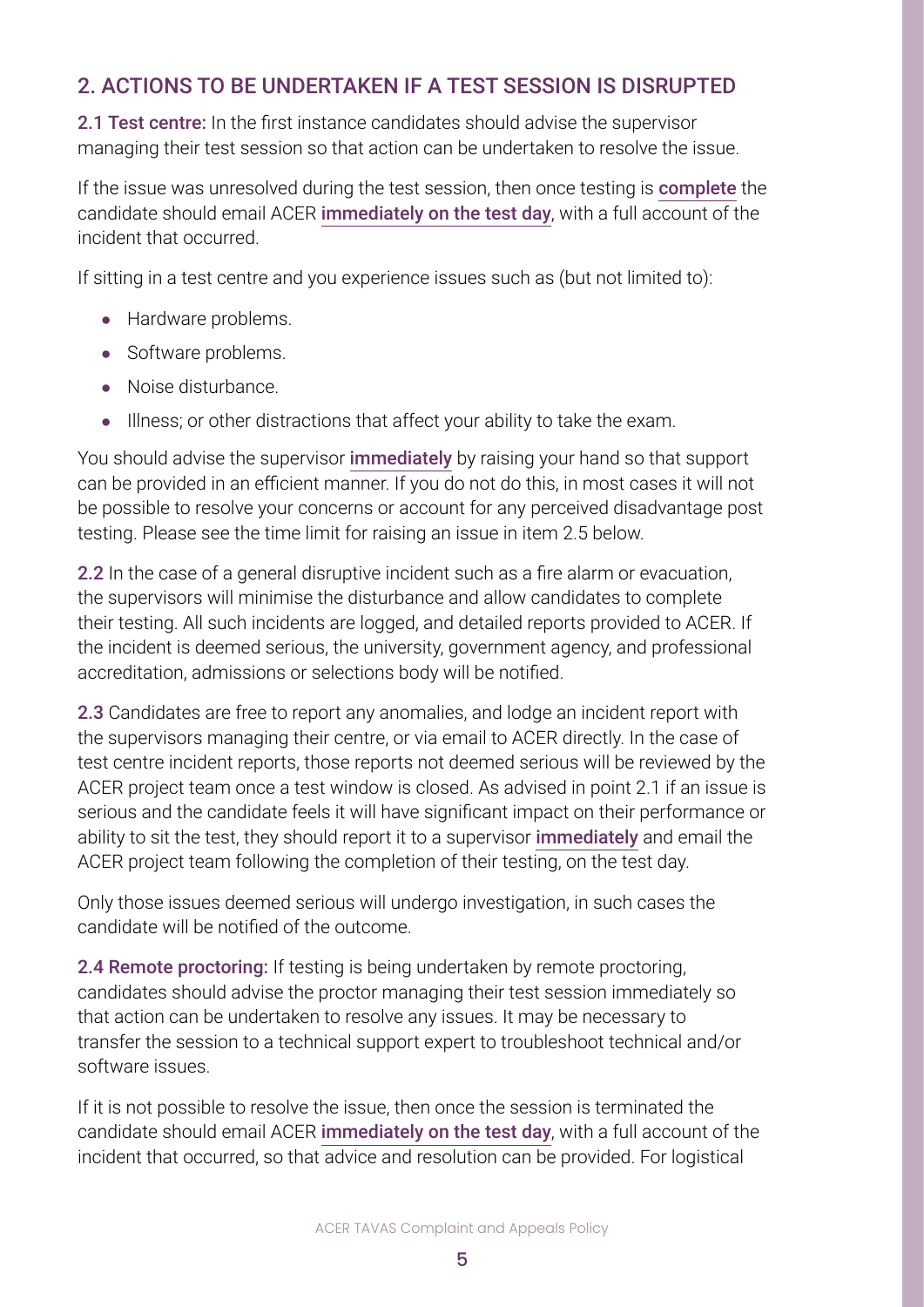<span id="page-5-0"></span>and administrative reasons any issues must be addressed and resolved during the test or test window. If this is not done, then it is likely it will not be possible to resolve the concerns (e.g. by re-scheduling or alternative delivery arrangements) or account for any perceived disadvantage outside of the testing window or test date(s).

2.5 Note: for the reasons stated above, ACER will only consider complaints and appeals for a period of 30 days after the act or omission complained of occurred.

At ACER's discretion and if the investigation of the complaint reveals a failure or defect in the provision of the test by ACER, the types of resolution available may include:

- Rescheduled test session;
- Deferral; or
- Refund (partial or full).

2.6 Only on rare occasions and where operationally feasible will a candidate be offered the opportunity to repeat the sitting of a test outside of a scheduled test window. Such decisions will be made by ACER in consultation with the university, government agency, and professional accreditation, admissions or selections body affected. To be clear, in such cases the results of the final test sitting will be the scores submitted for consideration. All previous scores from that testing cycle will be become void (regardless of the result).

### 3. REASONABLE ADJUSTMENT APPEALS

If you wish to appeal the failure of ACER to deliver an approved reasonable adjustment during a test administration, in the first instance candidates should advise the supervisor managing their test session so that immediate action can be undertaken to resolve the issue.

If the issue was unresolved during the test session, then once testing is **complete** the candidate should email ACER immediately on the test day, with a full account of the failure that occurred. If you do not do this, in most cases it will not be possible to resolve your concerns or account for any perceived disadvantage post testing. Please see the time limit for raising an issue in item 2.5 above.

ACER will not enter into appeals or requests for consideration for any reasonable adjustment that was not approved prior to a test window. Nor will ACER consider appeals in relation to reasonable adjustment requests that were not submitted within the advertised timeframes.

## 4. RAISING A CONCERN ABOUT TEST CONTENT

If you believe a question is incorrect or inappropriate, please notify ACER in writing immediately following or within 14 days of sitting your test. If possible, advise the section and/or question number so that appropriate steps can be undertaken to review the content and address the concerns raised.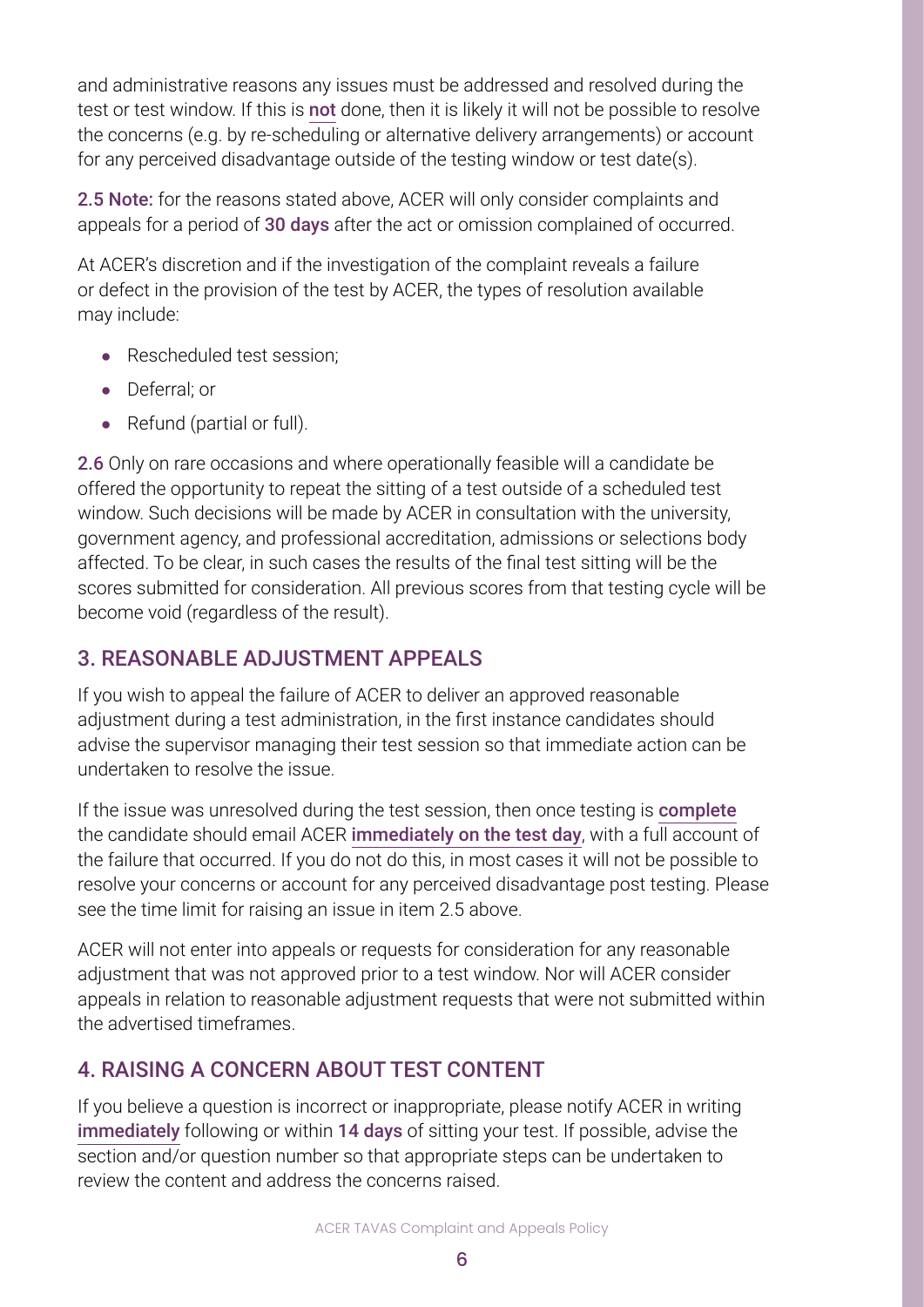## <span id="page-6-0"></span>5. RAISING A CONCERN ABOUT TEST RESULTS

If a candidate wishes to question the results of a test, then they should email ACER within 14 days of receiving their results. The email should state the reasons the review is required, including a clear, and detailed account of their concerns regarding the results and any supporting evidence relevant to their case. At ACER's discretion, if the case put forward warrants investigation ACER will check that due process has been undertaken and that no errors have occurred in the formulation of the results.

If no processing error is found the results will remain unchanged.

For those tests where a re-mark service is provided, requests for re-mark should be submitted within the advertised timeframes and due process followed. If after a remark is completed and a candidate wishes to question the re-mark results, then they should email ACER within 14 days of receiving their re-mark results. The email should state the reasons the review is required, including a clear, and detailed account of their concerns regarding the re-mark results and any supporting evidence relevant to their case. ACER will check that due process has been undertaken and that no errors have occurred in the formulation of the re-mark results.

If no processing error is found the results will remain unchanged.

For clarity's sake, it is not psychometrically possible to adjust results as a consequence of any perceived disadvantage.

### 6. INABILITY TO COMPLETE A TEST DUE TO ILLNESS, INJURY OR UPSET

If you present at a test centre or remote proctored session, then you are declaring yourself fit to complete your required test. If you are unwell, distressed or find yourself in difficult personal circumstances please advise ACER in advance of your scheduled test. Depending on your individual circumstances you may be required to provide supporting documentation including but not limited to:

- Medical certificate.
- Death certificate.
- Letter from hospital.
- Letter from GP.

At ACER's discretion, and depending on the rules and regulations of the test you are sitting you may be offered one of the following:

- Rescheduled test session
- Deferral.
- Refund (partial or full).

Please note: *some tests do not offer deferrals; please ensure you are familiar with the test rules before lodging a complaint.*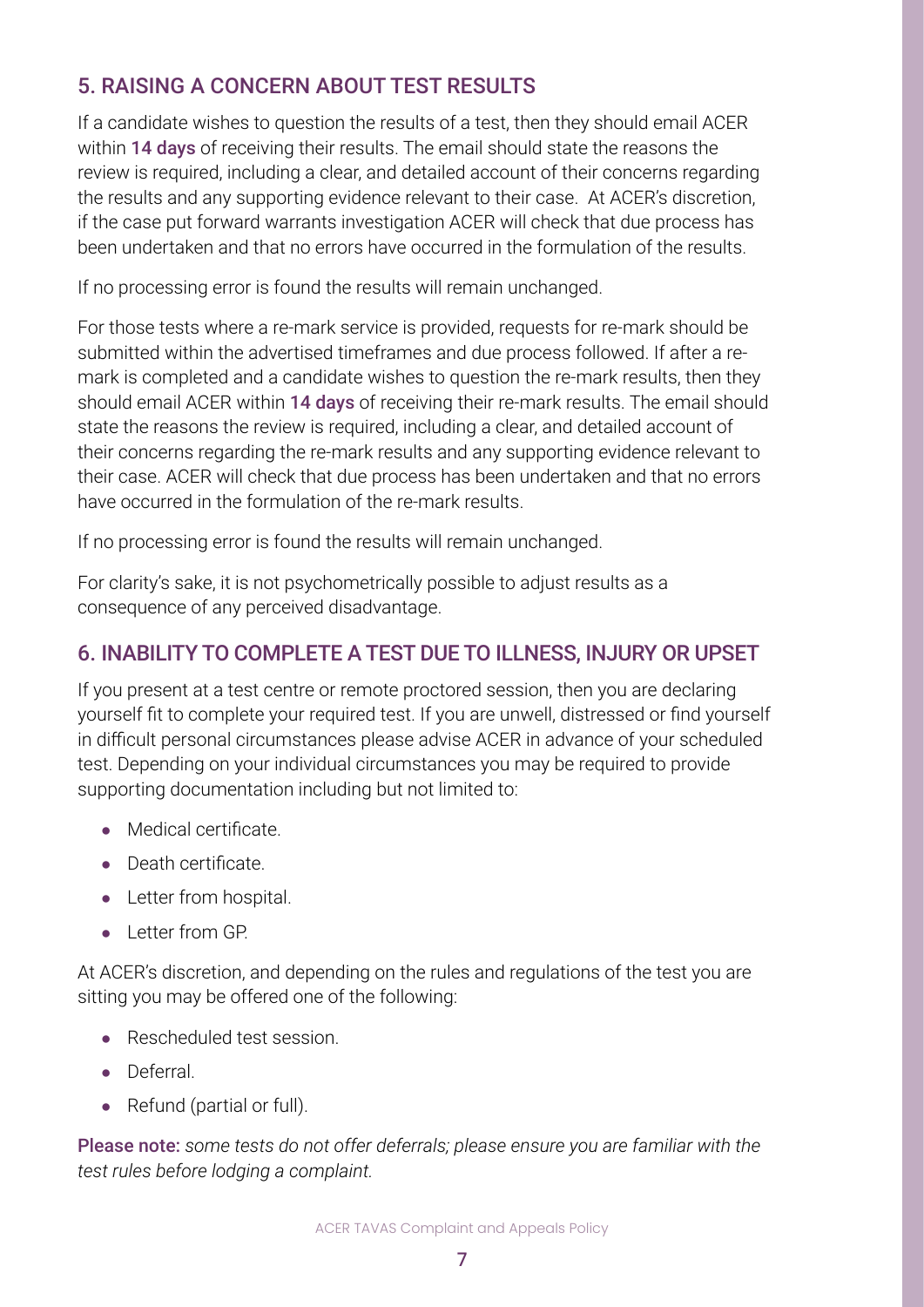<span id="page-7-0"></span>If candidates choose to sit while unwell, they should understand that due to the complex nature of the psychometric analysis undertaken by ACER, it will not be possible to account for perceived disadvantage when processing or reviewing results.

If a candidate becomes unwell and cannot complete their testing, they should notify the supervisor/proctor managing their session, and email ACER immediately so that a suitable resolution can be made.

Please note: It may not always be possible to provide results for an incomplete test.

## 7. COMPLAINTS ABOUT SERVICES RECEIVED

If you have a complaint about the service provided to you in the administration or delivery of an ACER test, then you should put your concerns in writing and address them to the Manager of the test you are undertaking.

ACER will investigate the issues raised and provide you with a response in writing. Depending on the circumstances please allow up to 10 business days for a response.

### 8. APPEALS FROM COMPLAINTS PROCESS

If a candidate desires to appeal the outcome of the complaints process, they should so do within 10 days of receiving written notification of the outcome.

Any appeal should be submitted in writing and addressed to the Manager of the test you are undertaking. Include the grounds of the appeal and all relevant supporting evidence.

The matter will be referred to an ACER appeals committee for review. The appeals committee is made up of senior members of the Professional Resources Division, who have not had any previous involvement in the complaint. They will then review the matter in full. In some situations, they may request additional clarification or evidence from the candidate and/or other parties involved. In serious cases appeal decisions will be made by ACER in consultation with the university, government agency, and professional accreditation, admissions or selections body affected.

Suggested resolutions may include those outlined in point 2.5.

The appeals committee will make a final recommendation and provide a decision to the complainant in writing, including a statement of the reasons for the decision. Appeal decisions will be issued within sixty (60) days of receiving and accepting the written request.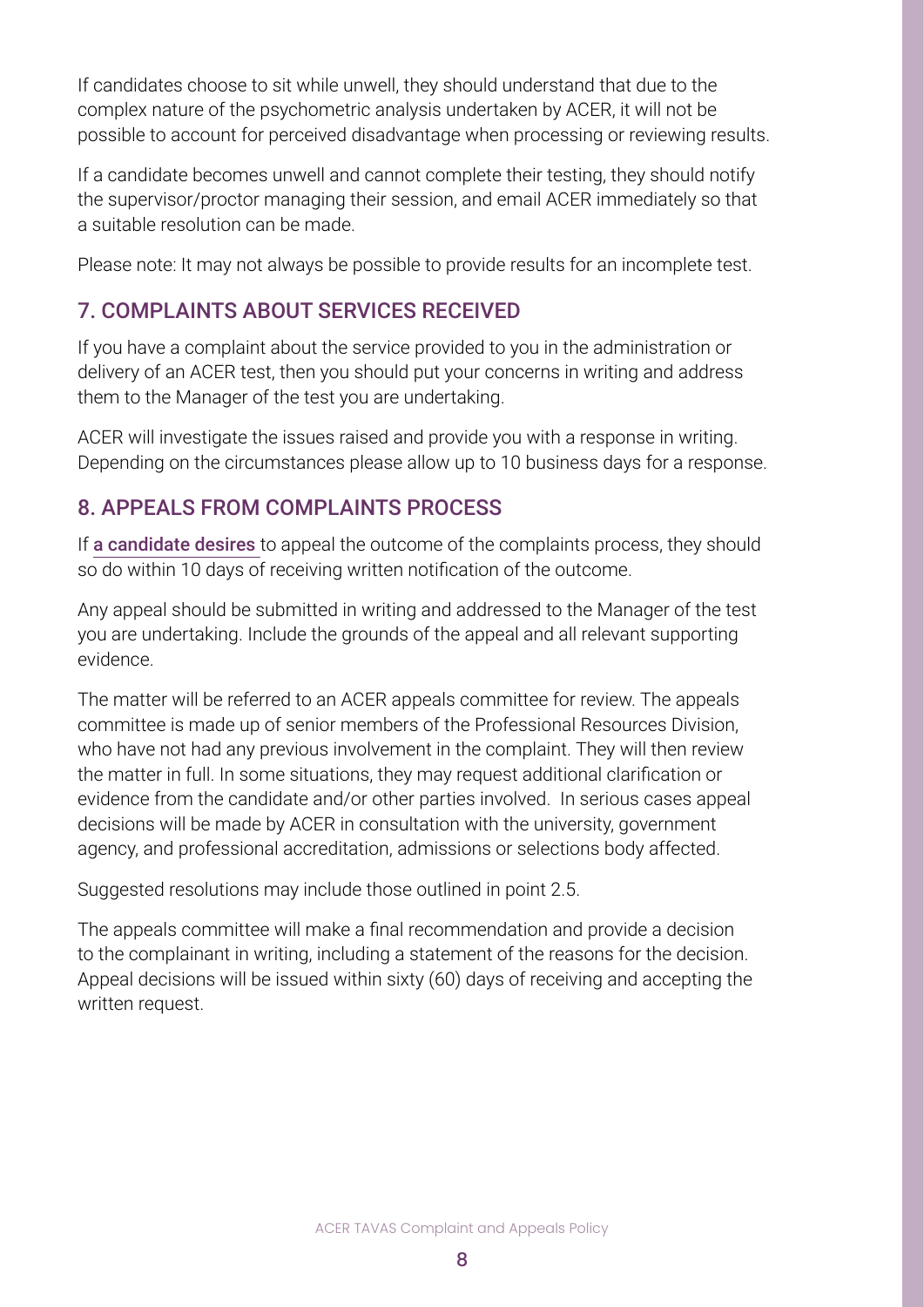<span id="page-8-0"></span>If you remain dissatisfied with the outcome of a complaint or appeal, you may refer the matter to your local relevant regulatory authority such as:

- Ombudsman an ombudsperson is an independent government official, charged with ensuring fast and fair resolution of complaints between individuals and businesses. The services are usually free, impartial, and confidential.
- Equality and Human Rights Commission(s) bodies such as these have statutory powers to resolve complaints following an investigation. Their focus is on supposed breaches of human rights. Commission bodies attempt to resolve complaints through a process known as conciliation.

#### 9. UNACCEPTABLE GROUNDS FOR COMPLAINTS OR APPEALS

ACER encourages you to share with us any comment or complaint you wish to make. However, for the avoidance of doubt the following do not serve as grounds for an appeal or a complaint:

- a. Candidate's lack of knowledge or preparation for the test being undertaken.
- b. Candidate's lack of knowledge or understanding in relation to the policy and procedures governing the administration of the test being undertaken.
- c. Failure by the Candidate to follow and adhere to the guidelines and procedures of the test being undertaken.
- d. Failure by the Candidate to follow the instructions of a supervisor or proctor in the administration of the test being undertaken.
- e. Candidate's mental state during the examination including anxiety, nerves and/ or other emotional distress.
- f. Errors in understanding the operation of the delivery platform candidates are required to use to undertake the test.
- g. Failure of a candidate to attend a scheduled test session due to a candidate's misunderstanding and/or errors in booking their preferred test session, and/or failure to appear as scheduled either at an ACER run location or an ACER third party supplier including online proctored test sittings.
- h. Failure of a candidate's own computer equipment or Internet connection.
- i. Computer issues not related to the administration of the test being undertaken. For example, the late submission of supporting documents required to assess an application for reasonable adjustments.
- j. Late arrival by candidate to a test session irrespective of delivery mode i.e. test centre or remote proctoring.
- k. Candidate's belief that they should have achieved a better result.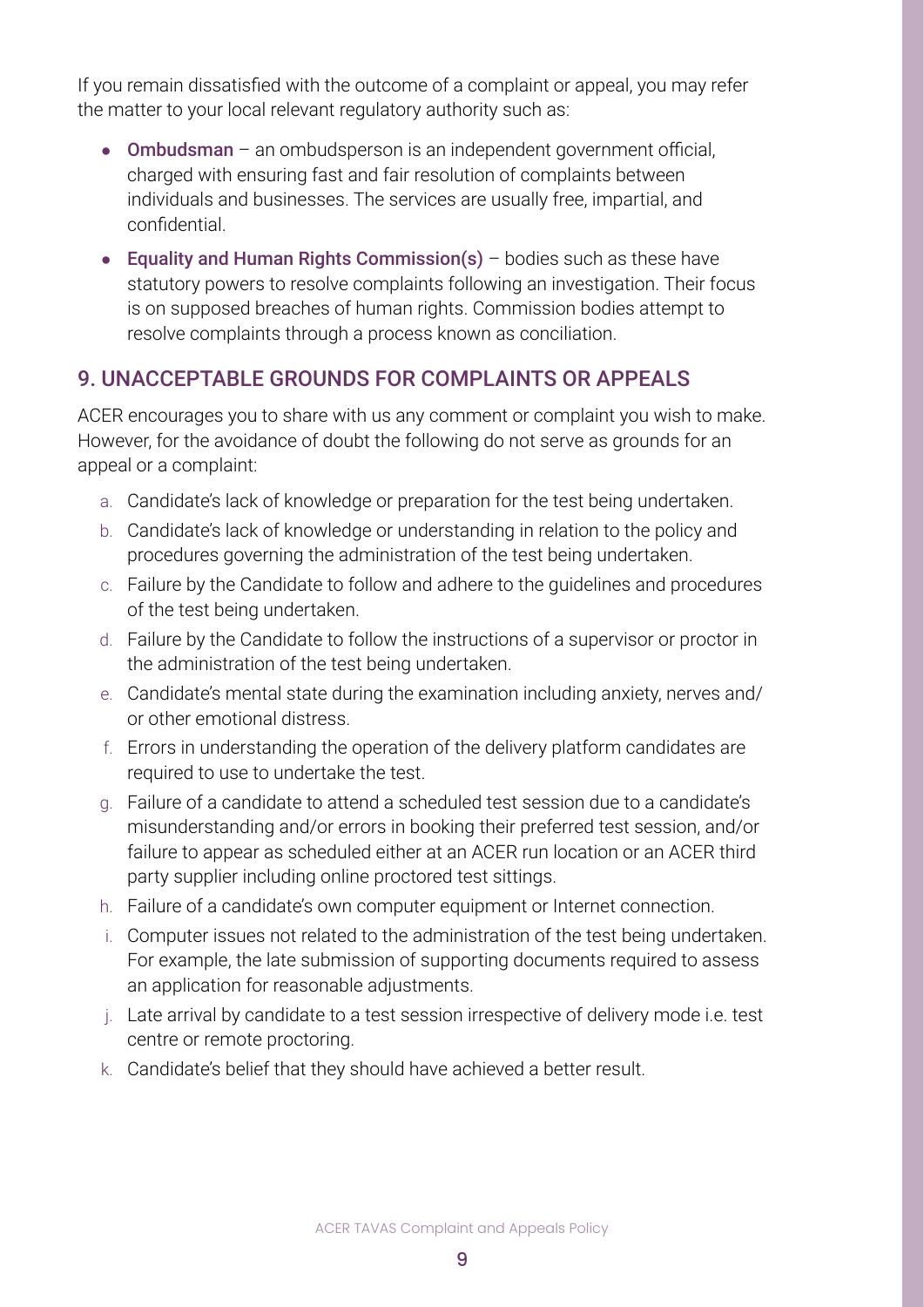#### <span id="page-9-0"></span>10. FEEDBACK TO ACER?

If you wish to provide feedback to ACER, you can do so by emailing the relevant test email contact for your specific test. Or you can use the contact form on our website <https://www.acer.org/au/about-us/locations>

Please note: Unless a test is managed by a specific ACER office, other ACER office locations will not be able to provide information on individual complaints. Candidates are advised to follow the process as outlined and contact the project team managing their test for a response to issues and incidents arising.